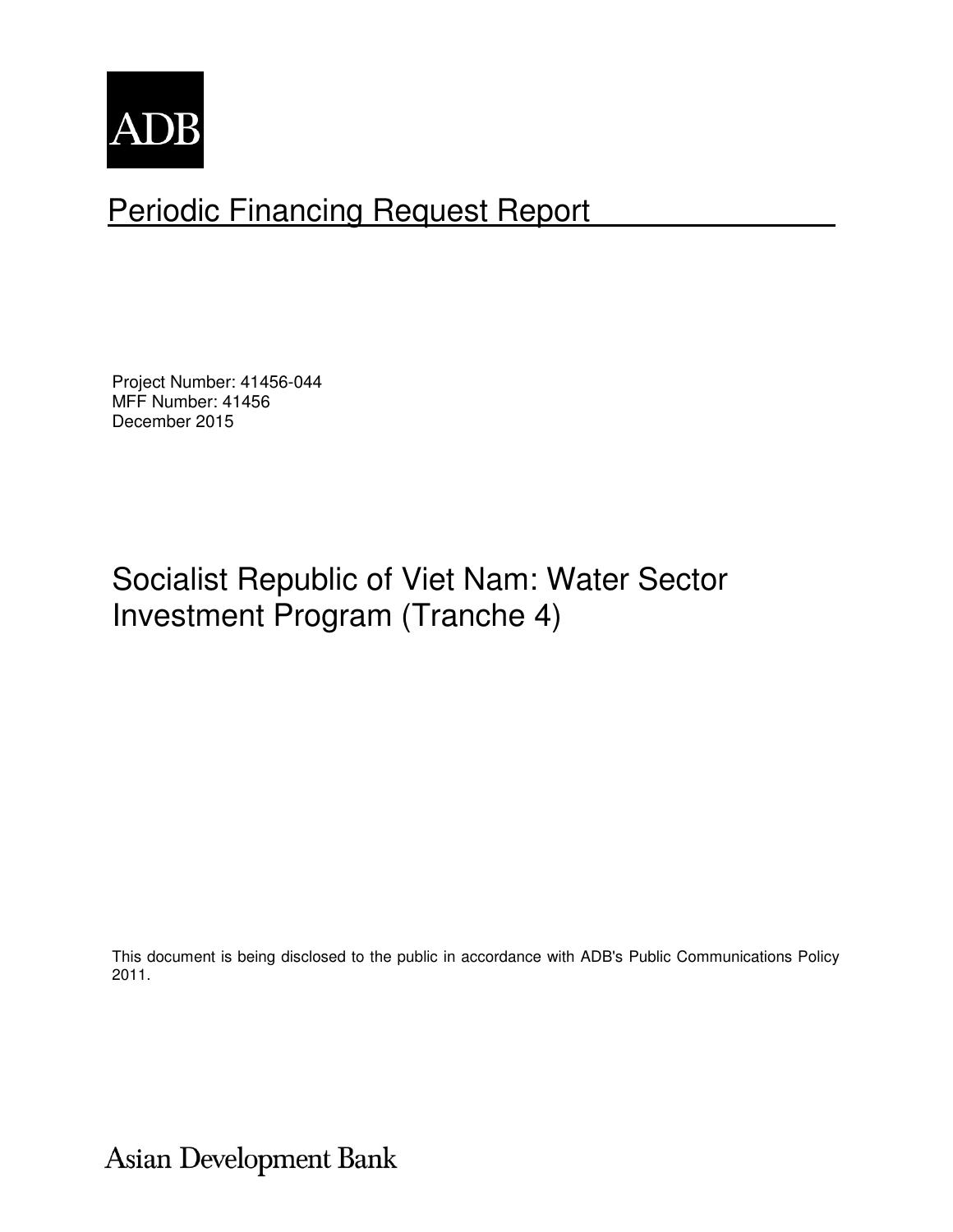#### **CURRENCY EQUIVALENTS**

(as of 25 November 2015)

| <b>Currency Unit</b> | $\overline{\phantom{0}}$ | Viet Nam Dong (D) |
|----------------------|--------------------------|-------------------|
| D <sub>1.00</sub>    | $=$                      | \$0.0000444583    |
| \$1.00               | $=$                      | D 22,493.00       |

#### **ABBREVIATIONS**

| ADB            | Asian Development Bank               |
|----------------|--------------------------------------|
| <b>DMF</b>     | design and monitoring framework      |
| <b>EIRR</b>    | economic internal rate of return     |
| <b>EMP</b>     | environmental management plan        |
| <b>FFA</b>     | framework financing agreement        |
| GAP            | gender action plan                   |
| <b>HAWACOM</b> | Hanoi Water Company Limited          |
| <b>HPC</b>     | Ha Noi Peoples' Committee            |
| <b>ICT</b>     | information communication technology |
| IEE            | initial environmental examination    |
| <b>LIBOR</b>   | London interbank offered rate        |
| MFF            | multitranche financing facility      |
| <b>NRW</b>     | nonrevenue water                     |
| O&M            | operation and maintenance            |
| <b>OCR</b>     | ordinary capital resources           |
| <b>PFR</b>     | periodic financing request           |
| <b>PMU</b>     | project management unit              |
| <b>SAWACO</b>  | Saigon Water Corporation             |
| WSC            | water supply company                 |

### **NOTES**

- (i) The fiscal year of the Socialist Republic of Viet Nam and its agencies ends on 31 December.
- (ii) In this report, "\$" refers to US dollars.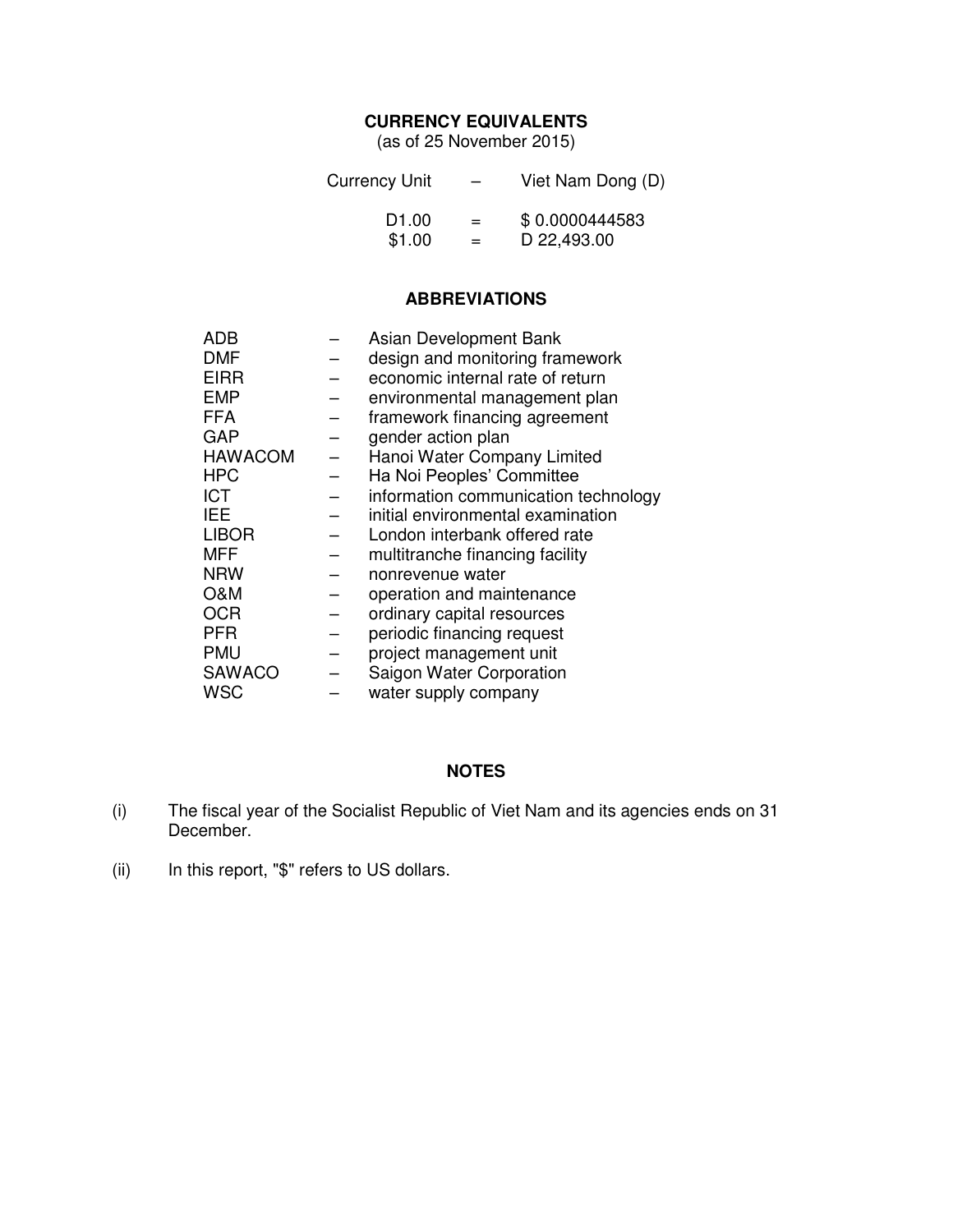| <b>Vice-President</b>   | S. Groff, Operations 2                                                                                  |
|-------------------------|---------------------------------------------------------------------------------------------------------|
| <b>Director General</b> | J. Nugent, Southeast Asia Department (SERD)                                                             |
| <b>Director</b>         | T. Gallego-Lizon, Director, Urban Development and Water Division, SERD                                  |
|                         | Eric Sidgwick, Country Director, SERD                                                                   |
| <b>Team leader</b>      | H. Jenny, Principal Urban Development Specialist, SERD                                                  |
| <b>Team members</b>     | L. Adams, Senior Social Development Specialist, SERD                                                    |
|                         | T. Culla, Associate Social Development Officer, SERD                                                    |
|                         | V. T. Dien, Senior Programs Officer, SERD                                                               |
|                         | N. My Binh, Senior Portfolio Management Officer, SERD                                                   |
|                         | N. T. Giang, Social Development Officer (Gender), SERD                                                  |
|                         | B. Konysbayev, Principal Counsel, Office of the General Counsel                                         |
|                         | S. Kotagiri, Social Development Specialist, EATC                                                        |
|                         | N. N. Thuy, Operations Assistant, SERD                                                                  |
|                         | A. Fox, Principal Procurement Specialist, Office of Services and Financial                              |
|                         | <b>Management Department</b>                                                                            |
|                         | S. C. Sandhu, Senior Advisor to the Vice-President, VPKM                                                |
|                         | S. Schapero, Senior Financial Specialist, SERD                                                          |
|                         | A. Senador, Operations Assistant, SERD                                                                  |
| Peer reviewer           | A. Baird, Senior Water Supply and Sanitation Specialist, Regional Sustainable<br>Development Department |

In preparing any country program or strategy, financing any project, or by making any designation of or reference to a particular territory or geographic area in this document, the Asian Development Bank does not intend to make any judgments as to the legal or other status of any territory or area.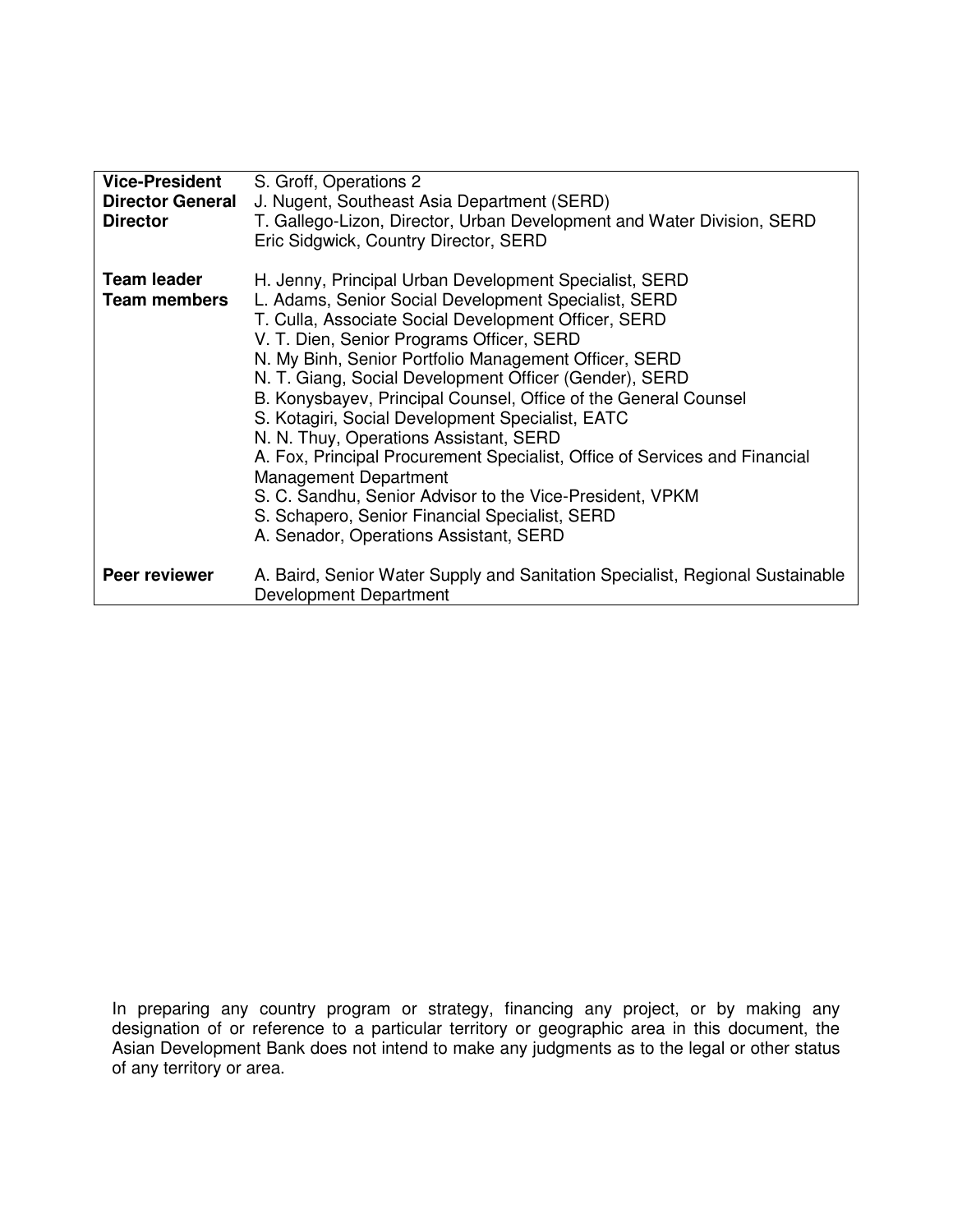### **CONTENTS**

|      |                                                                                                                                                                                                                               | -9-                              |
|------|-------------------------------------------------------------------------------------------------------------------------------------------------------------------------------------------------------------------------------|----------------------------------|
|      | <b>TRANCHE AT A GLANCE</b>                                                                                                                                                                                                    |                                  |
| I.   | <b>BACKGROUND</b>                                                                                                                                                                                                             | 1                                |
| ΙΙ.  | ASSESSMENT OF IMPLEMENTATION                                                                                                                                                                                                  |                                  |
| III. | PERIODIC FINANCING REQUEST                                                                                                                                                                                                    | 4                                |
|      | Impact and Outcome<br>А.<br>B.<br>Outputs<br>C.<br><b>Investment and Financing Plans</b><br>D.<br><b>Implementation Arrangements</b><br>Ε.<br><b>Project Readiness</b><br>F.<br>Advance Contracting and Retroactive Financing | 4<br>4<br>4<br>6<br>6<br>7       |
| IV.  | <b>DUE DILIGENCE</b>                                                                                                                                                                                                          | 7                                |
|      | Technical<br>А.<br>В.<br>Economic and Financial<br>C.<br>Governance<br>D.<br>Poverty, Social, and Gender Dimensions<br>Ε.<br>Safeguards<br>F.<br><b>Risks and Mitigating Measures</b><br>G.<br><b>Risk Categorization</b>     | 7<br>7<br>8<br>8<br>9<br>9<br>10 |
| V.   | <b>ASSURANCES</b>                                                                                                                                                                                                             | 10                               |
| VI.  | <b>RECOMMENDATION</b>                                                                                                                                                                                                         | 10                               |
|      |                                                                                                                                                                                                                               |                                  |

#### APPENDIXES

- 1. Design and Monitoring Framework for Project 4
- 2. Loan Agreement
- 3. Project Agreement<br>4. Periodic Financing
- 4. Periodic Financing Request for Project 4
- 5. Project Administration Manual for Project 4
- 6. Updated Contribution to the ADB Results Framework
- 7. Economic and Financial Assessments for Project 4
- 8. Updated Summary of Poverty Reduction and Social Strategy
- 9. Safeguard Reports (Environment and Resettlement)
- 10. Gender Action Plan
- 11. Risk Assessment and Risk Management Plan
- 12. Client Feasibility Studies and Engineering Designs<br>13. Ha Noi Water Sector Assessment (2014)
- Ha Noi Water Sector Assessment (2014)

#### SUPPLEMENTARY APPENDICES

- A. Financial Management Assessment (Project 4)
- B. Procurement Capacity Assessment Report and Recommendations (Project 4)<br>C. Climate Change Screening AWARE (Project 4)
- Climate Change Screening AWARE (Project 4)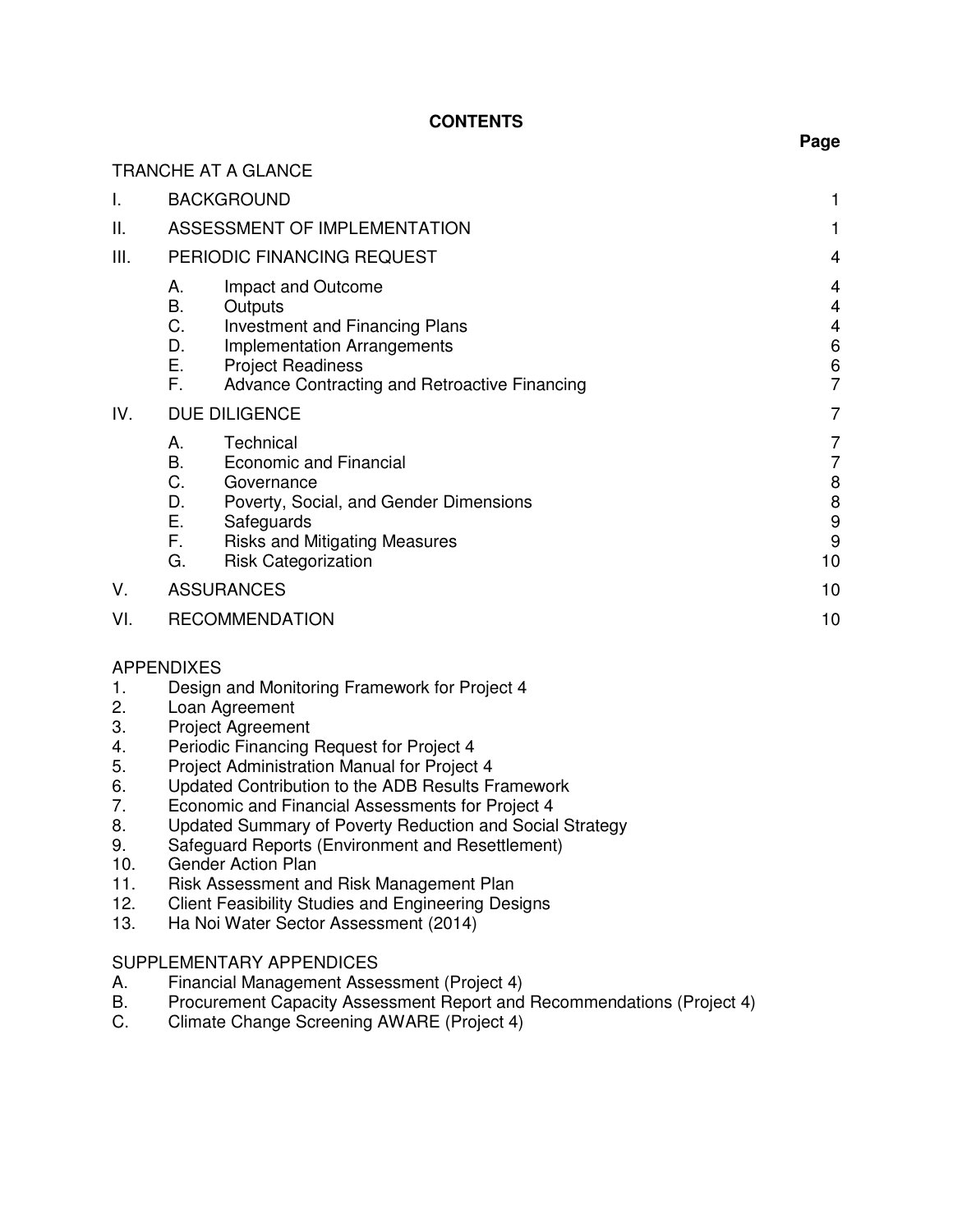# **TRANCHE AT A GLANCE**

| 1. Basic Data                                            |                                                                        |                                        |                                   | Project Number: 41456-044 |
|----------------------------------------------------------|------------------------------------------------------------------------|----------------------------------------|-----------------------------------|---------------------------|
| <b>Project Name</b>                                      | Water Sector Investment Program PFR4                                   | <b>Department</b>                      | SERD/SEUW                         |                           |
|                                                          |                                                                        | /Division                              |                                   |                           |
| Country                                                  | Viet Nam, Socialist Republic of                                        | <b>Executing Agency</b>                | Ministry of Planning and          |                           |
| <b>Borrower</b>                                          | Socialist Republic of Viet Nam                                         |                                        | Investment                        |                           |
| 2. Sector                                                | Subsector(s)                                                           |                                        | <b>ADB Financing (\$ million)</b> |                           |
| Water and other urban                                    | Urban water supply                                                     |                                        |                                   | 205.00                    |
| infrastructure and                                       |                                                                        |                                        |                                   |                           |
| services                                                 |                                                                        |                                        |                                   |                           |
|                                                          |                                                                        |                                        | Total                             | 205.00                    |
| 3. Strategic Agenda                                      | <b>Subcomponents</b>                                                   | <b>Climate Change Information</b>      |                                   |                           |
| Inclusive economic                                       | Pillar 2: Access to economic opportunities,                            | Climate Change impact on the           |                                   | High                      |
| growth (IEG)<br>Environmentally                          | including jobs, made more inclusive<br>Urban environmental improvement | Project                                |                                   |                           |
| sustainable growth                                       |                                                                        |                                        |                                   |                           |
| (ESG)                                                    |                                                                        |                                        |                                   |                           |
| 4. Drivers of Change                                     | <b>Components</b>                                                      | <b>Gender Equity and Mainstreaming</b> |                                   |                           |
| Governance and                                           | Institutional development                                              | Effective gender mainstreaming         |                                   |                           |
| capacity development                                     |                                                                        | (EGM)                                  |                                   |                           |
| (GCD)                                                    |                                                                        |                                        |                                   |                           |
| Private sector<br>development (PSD)                      | Conducive policy and institutional<br>environment                      |                                        |                                   |                           |
|                                                          |                                                                        |                                        |                                   |                           |
| 5. Poverty Targeting<br>Project directly targets         | No                                                                     | <b>Location Impact</b><br>Urban        |                                   | High                      |
| poverty                                                  |                                                                        |                                        |                                   |                           |
|                                                          |                                                                        |                                        |                                   |                           |
| 6. Risk Categorization:                                  | Complex                                                                |                                        |                                   |                           |
| 7. Safeguard Categorization                              | Environment: B Involuntary Resettlement: B Indigenous Peoples: C       |                                        |                                   |                           |
| 8. Financing                                             |                                                                        |                                        |                                   |                           |
| <b>Modality and Sources</b>                              |                                                                        | Amount (\$ million)                    |                                   |                           |
| <b>ADB</b>                                               |                                                                        |                                        | 205.00                            |                           |
| Sovereign MFF-Tranche (Loan): Ordinary capital resources |                                                                        | 205.00                                 |                                   |                           |
| Cofinancing                                              |                                                                        |                                        | 0.00                              |                           |
| None                                                     |                                                                        |                                        | 0.00                              |                           |
| <b>Counterpart</b>                                       |                                                                        |                                        | 30.00                             |                           |
| Government                                               |                                                                        |                                        | 30.00                             |                           |
|                                                          |                                                                        |                                        |                                   |                           |
|                                                          | Total                                                                  |                                        | 235.00                            |                           |
| 9. Effective Development Cooperation                     |                                                                        |                                        |                                   |                           |
| Use of country procurement systems                       |                                                                        | No                                     |                                   |                           |
|                                                          | Use of country public financial management systems                     | No                                     |                                   |                           |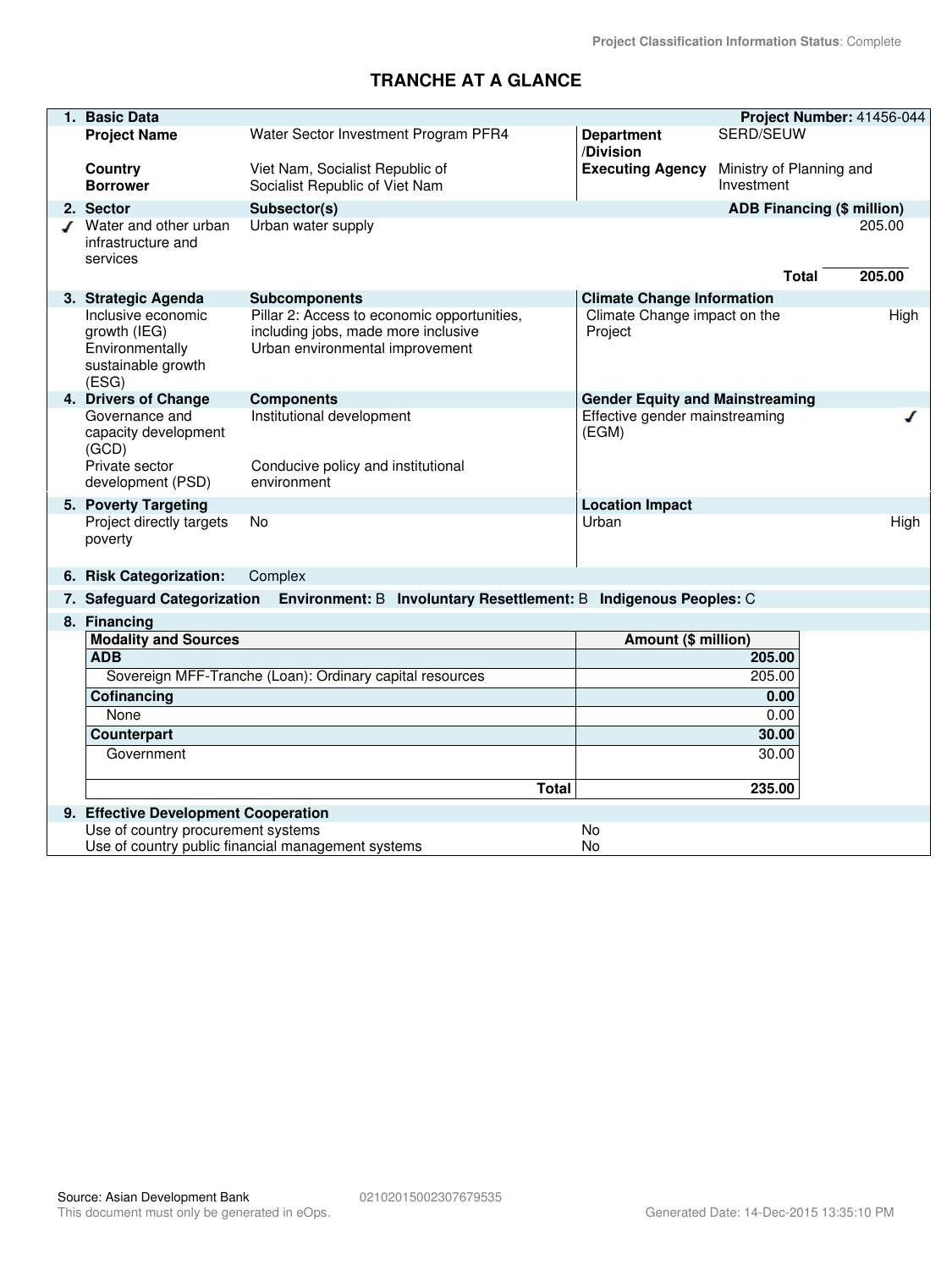# **TRANCHE AT A GLANCE**

| Date of Receipt by ADB of PFR: 26 October 2015 | Tranche Number: 4                                                                                    |
|------------------------------------------------|------------------------------------------------------------------------------------------------------|
| 10. Country Operations Business Plan           |                                                                                                      |
| <b>CPS</b>                                     | http://www.adb.org/documents/viet-nam-country-partnership-strategy-2012-<br>2015                     |
| <b>COBP</b>                                    | http://www.adb.org/sites/default/files/institutional-document/152082/cobp-vie<br>$-2015 - 2017$ .pdf |
| .                                              |                                                                                                      |

#### **11. Tranche Summary**

The proposed Project 4 to Hanoi Water Company Limited (HAWACOM) will improve water services for 3 million people, and provide piped water connections for 740,000 people for the first time, including about 23,000 poor. The Ministry of Planning and Investment is the coordinating agency for the MFF. HAWACOM is the project owner and implementing agency for Project 4, while the executing agency is the Ha Noi Peoples Committee.

**Impact:** Aligned with Prime Minister Decision 1929/2009 (Viet Nam Orientation Plan for Water Supply to 2025):Water supply development for urban and industrial areas to contribute to industrialization and urbanization of the country **Outcome:** Improved efficiency of HAWACOM.

**Outputs:** (i) Increased water supply coverage in Ha Noi, (ii) Improved business planning, asset management and financial management of HAWACOM, and (iii) Effective non revenue water reduction in Ha Noi.

**Implementation Arrangements:** Ministry of Planning and Investment will be the executing agency.

**Project Readiness:** As part of the feasibility study report, HAWACOM has completed the basic design for Project 4, which has been reviewed by the Ministry of Construction. At loan fact finding, HAWACOM agreed to finance, under counterpart funding, consulting services for the detailed engineering design and preparation of bidding documents for package CW1. HAWACOM will also initiate advance action in 2015 for the recruitment of the detailed design and supervision consultant for package CS1.

#### **12. Significant Developments in the MFF and Previous Tranches**

On 22 February 2011, ADB approved the provision of OCR loans under a 10-year multitranche financing facility (MFF) for the Water Sector Investment Program for an aggregate amount not exceeding \$1 billion. The MFF will benefit 15 million people with improved service, including 500,000 poor people, which will be connected to piped water networks for the first time. The MFF is designed to finance the sustainable provision of water in Viet Nam and improve the efficiency of the water supply companies (WSCs).

On 22 February 2011, ADB approved a \$138 million loan for Project 1 to the Saigon Water Corporation (SAWACO), which was made effective on 24 May 2012. In 2014, SAWACO recruited two consultancy firms for design and construction supervision and project management. With the award of two large civil works contracts and 4 smaller contracts in 2015/2016, cumulative contract awards are expected to reach 76% of the loan amount by 2016. The loan is currently rated Actual Problem, due to initial delays in contract awards and associated slow disbursements, but these are expected to accelerate in 2016.

On 7 December 2012, ADB approved a loan for Project 2 for a value of \$212 million, which was declared effective on 18 September 2013. The loan was designed to finance physical investment in 6 WSCs and detailed design and preparation of bidding documents for investment in nine WSCs with proposed financing in Project 3. In 2015, all WSCs have set-up a PMU with a full-time director; 12 WSCs will have completed the recruitment of consultants for detailed design and preparation of bid documents and 1 further WSC will achieve this in early 2016; disbursement at 15 December 2015 is over \$12 million and contract award over \$13 million. The loan is rated On Track.

On 27 March 2015, ADB approved a loan for Project 3 for \$142.50 million. Loan 3251 was signed on 19 November 2015, to finance investments in seven WSCs. The loan is expected to be effective in early 2016, with a rapid start up, given advance preparatory work under Project 2. Given the parallel nature of operations, implementation delays in projects 1 to 3 will not affect Project 4, which will engage with a new separate WSC.

To date, Projects 1, 2, and 3 are compliant with the framework financing agreement undertakings and loan covenants, including contractual provisions, governance and gender, and safeguards compliance. Project 1 addresses any unanticipated resettlement impacts from pipe installation that may arise during implementation through the resettlement framework. Safeguard issues under Project 2 have been duly addressed through the preparation of six resettlement plans. Implementation of environmental safeguards has been satisfactory in previous projects and no corrective actions are pending.

#### **13. Milestones**

| <b>Estimated Approval</b>  | <b>Estimated Effectiveness</b> | <b>Estimated Completion</b> <sup>a</sup> |
|----------------------------|--------------------------------|------------------------------------------|
| <sup>1</sup> December 2015 | 30 March 2016                  | 31 December 2020                         |

#### **14. Linked Documents**

|                               | <b>Required Document</b>                                                                                          | <b>Disclosure Date</b> |
|-------------------------------|-------------------------------------------------------------------------------------------------------------------|------------------------|
| (i) Environment               | <b>IEE - Initial Environment Examination</b>                                                                      | 6 October 2015         |
| Weblink:                      | http://www.adb.org/projects/documents/vie-wsip-t4-water-supply-system-expansion-west-of-ha-no<br>i-jun-2015-iee   |                        |
| (ii) Involuntary resettlement | RP - Resettlement Plan                                                                                            | 6 October 2015         |
| Weblink:                      | http://www.adb.org/projects/documents/vie-wsip-t4-water-supply-system-expansion-west-of-ha-no<br>$i$ -mar-2015-rp |                        |
| (iii) Indigenous peoples      |                                                                                                                   |                        |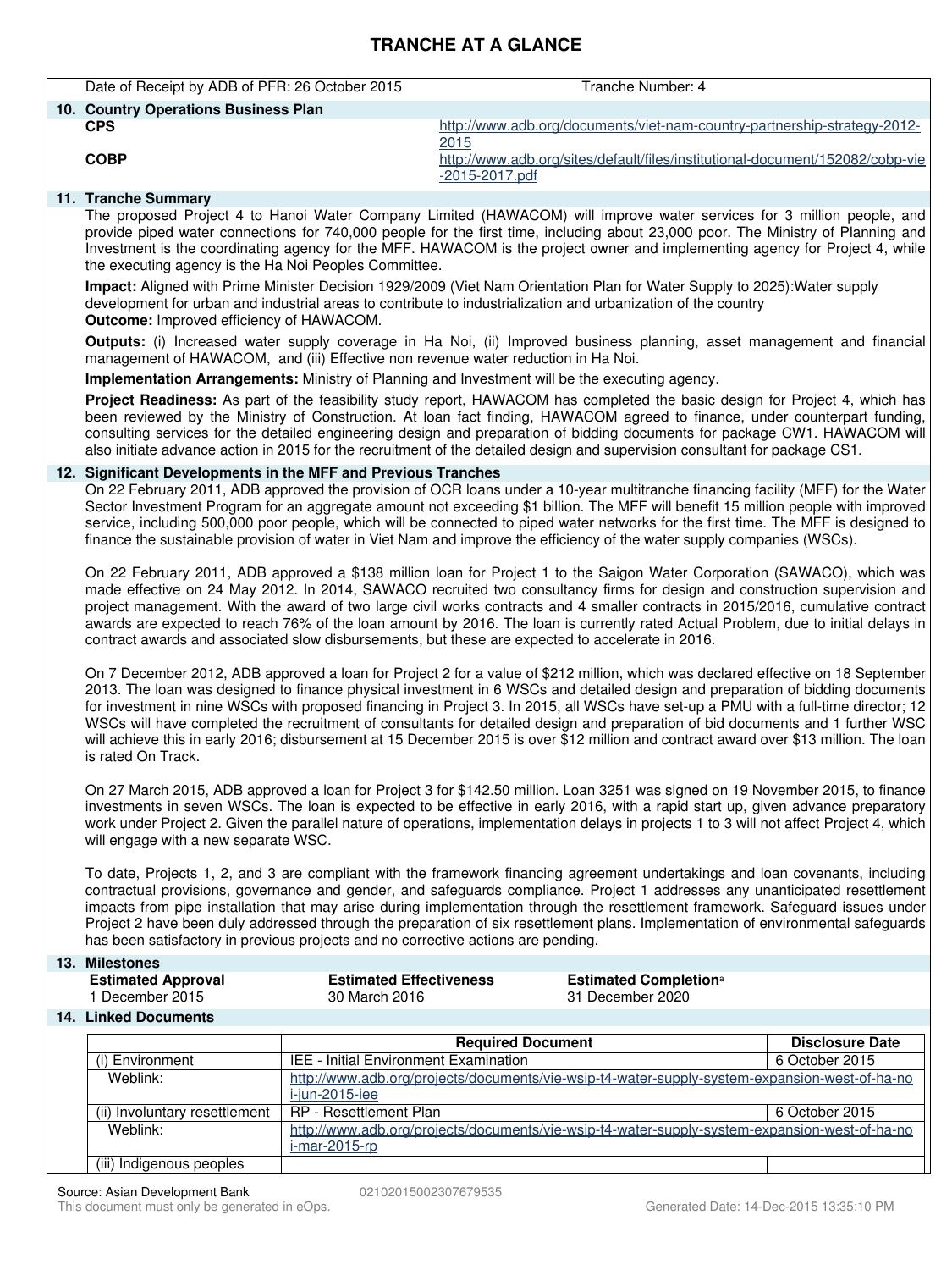## **I. BACKGROUND**

1. On 22 February 2011, the Asian Development Bank (ADB) approved the provision of ordinary capital resources (OCR) loans under a 10-year multitranche financing facility (MFF) for the Socialist Republic of Viet Nam's Water Sector Investment Program for an aggregate amount not to exceed \$1 billion.<sup>1</sup> This was the first time Viet Nam borrowed OCR for its water sector. The MFF will benefit 15 million people, including 500,000 poor people, with new and/or improved service, which will be connected to piped water networks for the first time. The MFF is designed to finance the sustainable provision of water in Viet Nam and improve the efficiency of the water supply companies (WSCs).

2. While 98% of Viet Nam's urban population has access to improved water sources (exceeding Target 7c of the Millennium Development Goals), only 61% have a household connection.<sup>2</sup> The remaining urban population (37%) is dependent on shared stand posts or protected wells.<sup>3</sup> Of the country's 774 towns and urban settlements, only one-third has any form of piped water system, but this serves 77% of the total urban population.<sup>4</sup> The MFF addresses significant gaps in service reliability by providing access to finance for operational improvement and increased coverage. The MFF enables WSCs to borrow for capital investment, securing their debt through water tariff increases.

3. On 26 October 2015, ADB received a periodic financing request (PFR) from the State Bank of Viet Nam for Project 4 of \$205 million to finance investments for Hanoi Water Company Limited (HAWACOM).<sup>5</sup> The investment is consistent with the overall objectives of the MFF. It will improve water services for 3 million people, and provide 740,000 people, including about 23,000 poor people, with a piped water connection for the first time.

## **II. ASSESSMENT OF IMPLEMENTATION**

4. Under the three PFRs formerly approved for this MFF, fourteen WSCs borrowed a combined amount of \$492.50 million to finance system improvements and increase coverage for 6.7 million people, including 55,000 poor households that will receive piped water connections for the first time.<sup>6</sup>

5. **Physical and Nonphysical Progress.** On 22 February 2011, ADB approved a \$138 million loan for Project 1 to the Saigon Water Corporation (SAWACO). Loan 2754 became effective on 24 May 2012. SAWACO set up a gender-balanced project management unit (PMU) with a full-time director and 20 full-time staff, in line with the requirements in the gender action plan (GAP). In 2014, SAWACO recruited two consultancy firms for design and construction supervision and project management. Delays in the recruitment of consultants led to delays in contract awards, which are now in progress, including two large civil works contracts and two

 1 ADB. 2011. *Report and Recommendation of the President to the Board of Directors. Proposed Multitranche Financing Facility to the Socialist Republic of Viet Nam for the Water Sector Investment Program.* Manila (MFF0054-VIE). The associated framework financing agreement (FFA) was signed on 5 May 2011. Overall investment requirements under the roadmap were estimated at \$2.78 billion equivalent.

<sup>2</sup> ADB. 2014. *Key Indicators for Asia and the Pacific*, Manila; World Health Organization and United Nations Children's Fund. 2014. *Joint Monitoring Programme for Water and Sanitation 2014.* New York. 2012 data.

 $3$  Compared with similarly designated "other improved sources" figures of 55% for Indonesia, 27% for the Philippines, and 15% for Thailand. 4

Benchmarking data from the Ministry of Construction.

<sup>&</sup>lt;sup>5</sup> Based on the draft PFR, ADB fielded a due diligence mission in July 2015 which concluded with the signing of a memorandum of understanding for loan fact finding on 31 July 2015.

<sup>&</sup>lt;sup>6</sup> Ho Chi Minh City is included in PFR1; six WSCs in PFR2 from the provinces of Binh Duong, Dak Lak, Quang Tri, Thua Thien Hue and the cities of Da Nang and Hai Phong; and seven WSCs in PFR3 from Bac Giang City, Cua Lo Town, Nghi Son Economic Zone, Quang Nam Province, Thai Hoa Town, Thai Nguyen City, and Vinh City.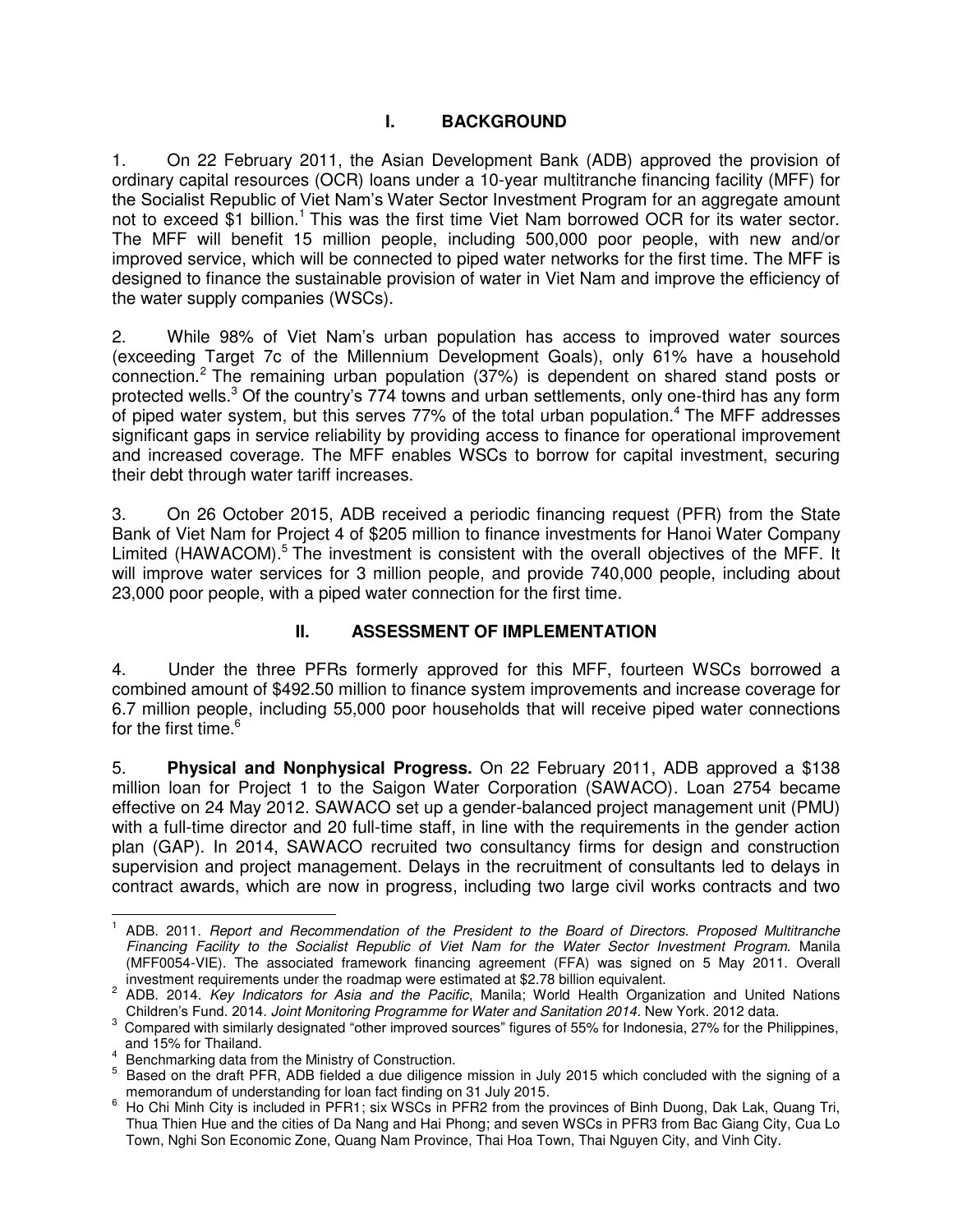smaller contracts. In 2015, cumulative contract awards are 50% of the loan amount and in early 2016 are expected to reach approximately 76%. The loan is currently rated an 'Actual Problem',<sup>7</sup> due to the initial delays in contract awards and associated slow disbursements,<sup>8</sup> and contractual problems post-award, but the process is expected to accelerate in 2016.

6. On 7 December 2012, ADB approved a loan for Project 2 for a value of \$212 million. Loan 2961 was declared effective on 18 September 2013. Project 2 was designed to finance physical investment in six WSCs and detailed design and bidding documents in nine WSCs, with proposed financing in Project  $3.9$  In 2015, all WSCs have set up a PMU with a full-time director; 12 WSCs have completed recruiting consultants for detailed design and preparation of bid documents and the remaining ones will do so by early 2016. The process of detailed design and bidding is underway in several WSCs. One civil works contract package was awarded in 2015 with other three packages , estimated to over \$30 million to be awarded in the first quarter of 2016. The loan is rated 'On Track' as per 2015 performance validation. <sup>10</sup>

7. On 27 March 2015, ADB approved a loan for Project 3 for \$142.50 million. Loan 3251 was signed on 19 November 2015, to finance investments in seven WSCs. The loan is expected to be effective in early 2016, with a rapid start up, given advance preparatory work under Project 2. Given the parallel nature of operations, implementation delays in projects 1 to 3 will not affect Project 4, which will engage with a new and separate WSC.

8. **Compliance with Legal Agreements and Framework Financing Agreement Undertakings.** To date, Projects 1, 2, and 3 are compliant with the framework financing agreement (FFA) undertakings and loan covenants, including contractual provisions, governance and gender, and safeguards compliance. Project 1 addresses any unanticipated resettlement impacts from pipe installation that may arise during implementation through the resettlement framework. Safeguard issues under Project 2 have been duly addressed through the preparation of six resettlement plans.<sup>11</sup> The safeguard documents, including resettlement plans, initial environmental examination (IEE) reports, and environmental management plans (EMPs) have been included in all bidding documents issued. Implementation of environmental safeguards has been satisfactory in previous projects and no corrective actions are pending.

9. **Status of Roadmap, Policy Framework, and Investment Program.** The Water Sector Investment Program's roadmap and policy framework were developed to support water sector objectives under the government's Socioeconomic Plan (2006–2010). The plan sought (i) to provide essential water supply and sanitation infrastructure to poor households in cities and towns across the country, and (ii) to enhance cost recovery from infrastructure investments by setting and collecting appropriate tariffs and fees. The program remains relevant and consistent with the objectives of Viet Nam's current Socioeconomic Development Plan (2011–2015), including the need (i) to identify water as a limiting factor for growth, and (ii) to improve the quality of life and health by providing safe water. The MFF and its projects are consistent with

The state time to the water sector in Viet Nam that was relent by the government in foreign currency to The State of the water sector in Viet Nam that was relent by the government in foreign currency to WSCs, additional guidance from the prime minister was necessary, leading to initial start-up delays. The loan closing date has therefore been extended by 2 years, to 30 June 2018.

<sup>8</sup> Disbursement at 15 December 2015 is \$4 million and contract award \$68 million.

<sup>9</sup> Two WSCs have since withdrawn from Project 2, having secured financing from private and commercial sources.

 $10$  Disbursement at 15 December 2015 is over \$12 million and contract award over \$13 million.

<sup>&</sup>lt;sup>11</sup> Three resettlement plans for Hai Phong, one each for Quang Tri, Hue, and Buon Ma Thuot. Three WSCs have completed their detailed designs so far and findings reveal that (i) Binh Duong WSC will not face any resettlement issues, as pipe construction is in the right of way of roads; (ii) Hue WSC updated the measurement surveys and issued a resettlement due diligence report for project components under counterpart funding; and (iii) Dak Lak WSC has updated the resettlement plan and started land clearance.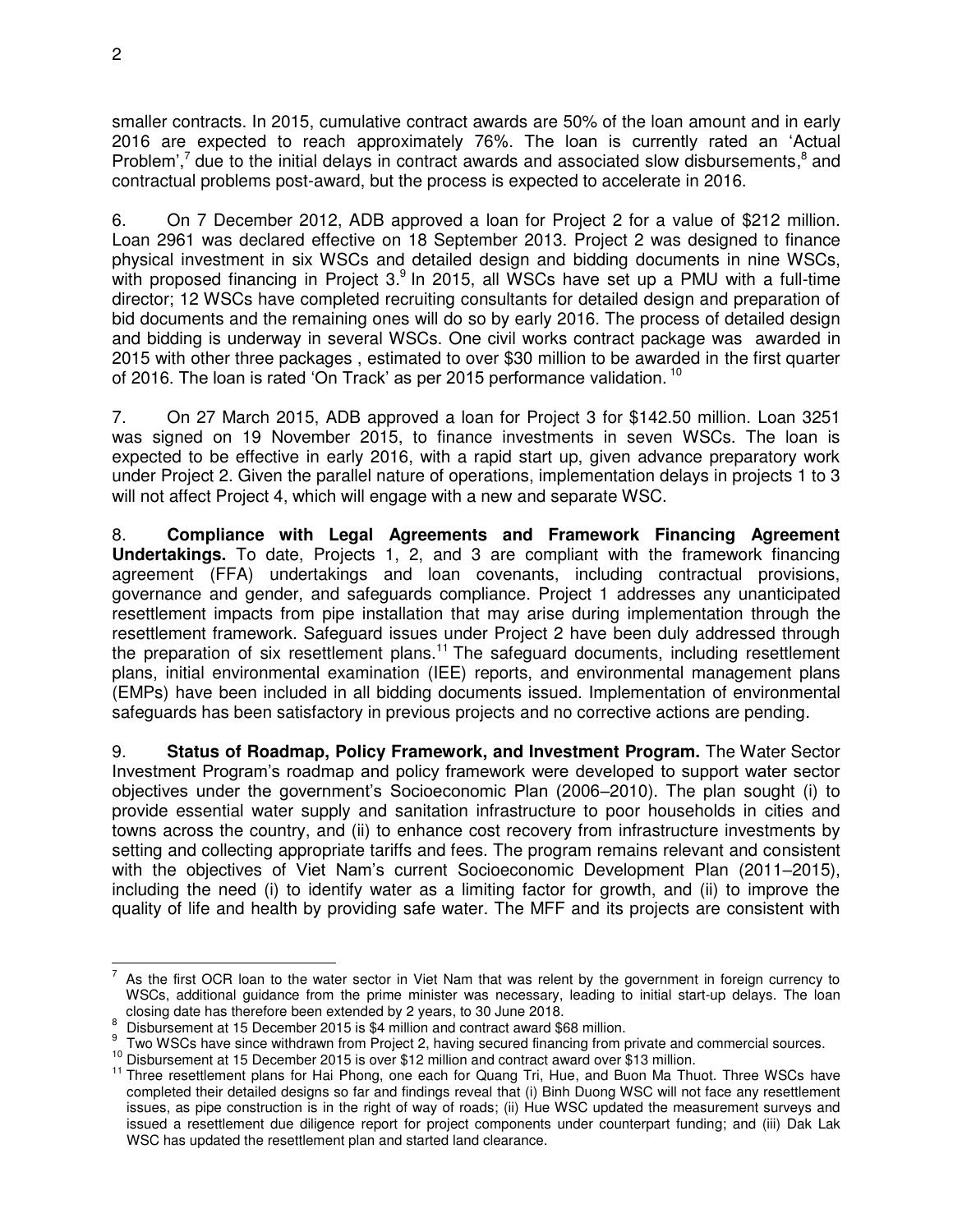ADB's Water Operational Plan 2011–2020.<sup>12</sup> The investment program for the MFF remains largely unchanged, but its conversion is expected to be effected in five loans instead of four. Project 4 is aligned to the MFF's policy framework, and associated investments have been included in the country partnership strategy for Viet Nam, 2012–2015. The MFF's design and monitoring framework (DMF) was updated in 2015 to align it with ADB's updated DMF guidelines and the impact has been redefined to support Decision 1929/2009.<sup>13</sup>

10. Projects 1 to 3 have also been instrumental in assisting the government to (i) enforce operation on a full-cost recovery basis with matching water tariff revenues, (ii) corporatize the water companies, and (iii) implement key legislation and plans in the water sector to extend water coverage (Decision 1929/2009) and reduce nonrevenue water (NRW) (Decision 2147/2010) (footnote 13). These are summarized in Table 1.

| <b>Policy Objective</b> | <b>Status</b>                                                                                                                                                                              |
|-------------------------|--------------------------------------------------------------------------------------------------------------------------------------------------------------------------------------------|
| Progressive full-cost   | 1. Before approval of the MFF, water tariff increases by WSCs were uncommon and less                                                                                                       |
| recovery from tariffs   | than 5% every 2 to 3 years, even when affordability was not an issue (Appendix 8). This                                                                                                    |
|                         | compromised sustainability. The MFF has been a major instrument of change.                                                                                                                 |
|                         | 2. Under Project 1, SAWACO's average water tariff more than doubled between 2008 and                                                                                                       |
|                         | 2014 (from D4,605/cubic meters $\text{[m}^{\text{3}]}$ to D9,662/m <sup>3</sup> ), and a new water tariff roadmap (2016–                                                                   |
|                         | 2020) is expected to be approved by April 2016                                                                                                                                             |
|                         | 3. Under projects 2 and 3, all 13 WSCs have adopted volumetric tariffs. Water tariff                                                                                                       |
|                         | increases between 50% and 100% are noted since 2008 in all participating WSCs (from                                                                                                        |
|                         | average tariffs below D4,000 to values ranging between D6,000 and D9,400/m <sup>3</sup> ).<br>4. Bill collection efficiency is high in Viet Nam (over 97%). Financing ratios show that all |
|                         | WSCs are now cash-flow positive and profitable under Vietnamese accounting standards.                                                                                                      |
|                         | 5. The MFF has also enforced pro-poor initiatives: connection costs are included in tariffs,                                                                                               |
|                         | removing barriers to access to service, and lifeline tariffs are enforced.                                                                                                                 |
| Corporatization of the  | The MFF supports the government's efforts to equitize water companies to operate under                                                                                                     |
| water companies-        | enterprise law with autonomous management and filing of financial audited statements.                                                                                                      |
| regulation and          | Since 2012, all WSCs have already been equitized <sup>14</sup> to one member limited companies. By                                                                                         |
| governance              | 2020, the WSCs will become joint stock companies, allowing majority private ownership.                                                                                                     |
|                         | The corporatization of the WSCs strengthens the need for adequate regulation and                                                                                                           |
|                         | governance. ADB is providing technical assistance to implement service contracts with                                                                                                      |
|                         | agreed operational improvement milestones and targets against water tariff increase.                                                                                                       |
| Increased coverage      | By 2020, piped water service will be extended to 6.7 million people, including 55,000 poor                                                                                                 |
|                         | households. Water supply capacity will increase by 576,000 m <sup>3</sup> per day.                                                                                                         |
| Non-revenue water       | By 2020, 10 out of 14 participating WSCs will achieve the NRW reduction target of 18%,                                                                                                     |
| reduction               | (10 are expected to even achieve the 2025 government target of 15%), while the remaining                                                                                                   |
|                         | 4 will achieve the secondary target of reducing NRW by 1% per annum.                                                                                                                       |

**Table 1: MFF Policy Implementation Assistance** 

11. **Lessons Learned.** Lessons identified from the implementation of previous tranches include: (i) project readiness needs to be pursued early in the project, and maintained after loan processing; (ii) repackaging into larger contracts may result in more competitive awards to better qualified contractors; and (iii) land acquisition and resettlement should be pursued early.

 $\overline{a}$ <sup>12</sup> ADB. 2011. *Water Operational Plan 2011–2020*. Manila.

<sup>13</sup> Three legislations underpin the vision to sustain a strong water policy framework: (i) Decree 117/2007 "clean water production, supply, and consumption", supplemented by Decree 124/2011, requiring WSCs to operate on full-cost recovery, to support financial sustainability (MFF Output 2); (ii) Decision 1929/2009 on Orientation Plan for water supply to 2025 with vision 2050, detailing the requirements to support increased coverage (MFF Output 1); and (iii) Decision 2147/2010 "Approval of National Unaccounted-for-Water and NRW Program to 2025", which set targets for NRW reduction from 26% in 2014 to 18% by 2020, to support effective NRW reduction (MFF Output 3).

<sup>&</sup>lt;sup>14</sup> A privatization process under Decision No. 38/2007, in which state-owned water companies are incorporated into a one member limited company' (one share owned by the Peoples Committee) or a joint stock company with shares.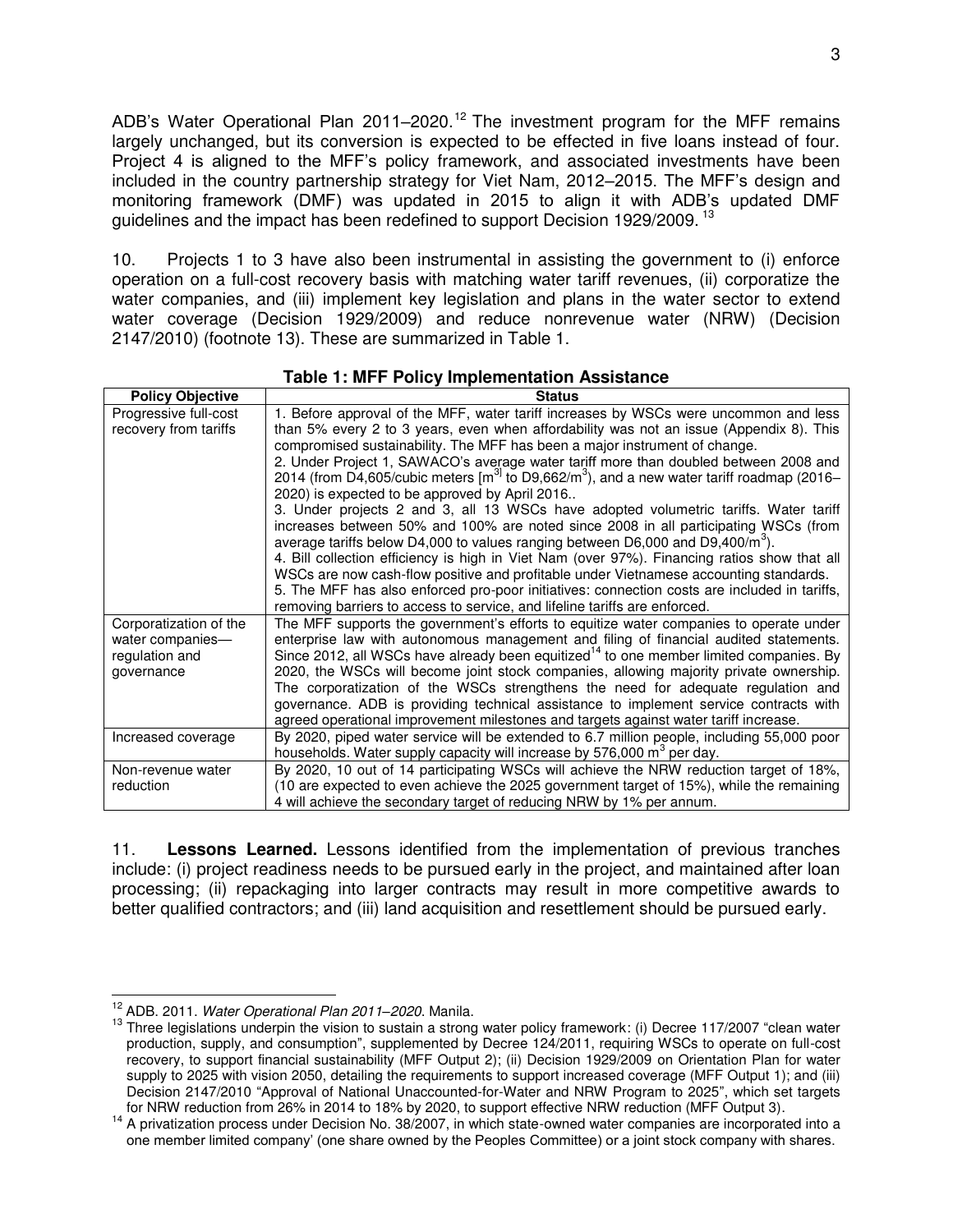# **III. PERIODIC FINANCING REQUEST**

#### **A. Impact and Outcome**

12. Consistent with the new MFF DMF objectives, the impact of Project 4 is aligned with 'Water supply development orientation for urban and industrial areas to contribute to industrialization and urbanization of the country (Viet Nam Orientation Plan for Water Supply to 2025, 2009)'. The outcome will be improved efficiency of HAWACOM.

#### **B. Outputs**

13. The outputs of Project 4 are (i) increased water supply coverage in Ha Noi; (ii) improved business planning, financial management, and asset management of HAWACOM; and (iii) effective NRW reduction in Ha Noi. The outputs of Project 4 are consistent with the outputs of the MFF.

14. Output 1 will increase coverage through the expansion of the water supply distribution system to the western part of Ha Noi in 33 communes and one town. The scope of works includes: (i) about 1,500 kilometers of pipelines installed; (ii) one pumping station constructed; and (iii) about 100,000 water meters, 65 flowmeters, and 600 fire hydrants installed.

15. Output 2 will (i) conduct training on operational improvement, (ii) upgrade the central laboratory for water quality analysis, and (iii) supply and install a new operation center for information communication technology (ICT) consisting of a supervisory center and data acquisition and geographic information systems. These initiatives will lead to better planning and improve responsiveness and preparedness to tackle climate change impacts.

16. Output 3 will (i) promote proactive leakage detection, (ii) prepare a hydraulic model of the distribution system, and (iii) improve energy efficiency using the operation center for ICT newly financed under Project 4.

17. **Special features of Project 4** include (i) a new service model, which coordinates water distribution (by HAWACOM) with two private operators  $15$  responsible for water production plants; and (ii) active engagement with the Ha Noi Peoples' Committee (HPC) to restructure the water sector in Ha Noi (currently done by seven WSCs), through institutional assistance (consultancy package CS1) and the use of ICT (package CW3).

#### **C. Investment and Financing Plans**

18. The project is estimated to cost \$235.00 million (Table 2). The government has requested a loan of \$205 million from ADB's OCR to help finance the project.<sup>16</sup> The loan will have a 25-year term, including a grace period of 6 years; an annual interest rate determined in accordance with ADB's London interbank offered rate (LIBOR)-based lending facility; a commitment charge of 0.15% per year (the interest and other charges during construction to be capitalized in the loan); and such other terms and conditions set forth in the draft loan and project agreements. Based on the above loan terms and straight repayment option, the average loan maturity is 15.75 years and the maturity premium payable to ADB is 0.10% annually. The government has provided ADB with (i) the reasons for its decision to borrow under ADB's LIBOR-based lending facility based on these terms and conditions, and (ii) an undertaking that

j <sup>15</sup> VIWASUPCO BOO, a joint venture between Vinaconex Joint Stock Company (JSC), Viet Nam and Acuatico Private Ltd., Singapore; and Red River Surface Water Treatment Plant JSC, Viet Nam, a joint venture between Thang Long JSC, Viet Nam, and HAWACOM.

<sup>&</sup>lt;sup>16</sup> Local transportation and insurance may be financed by the ADB loan.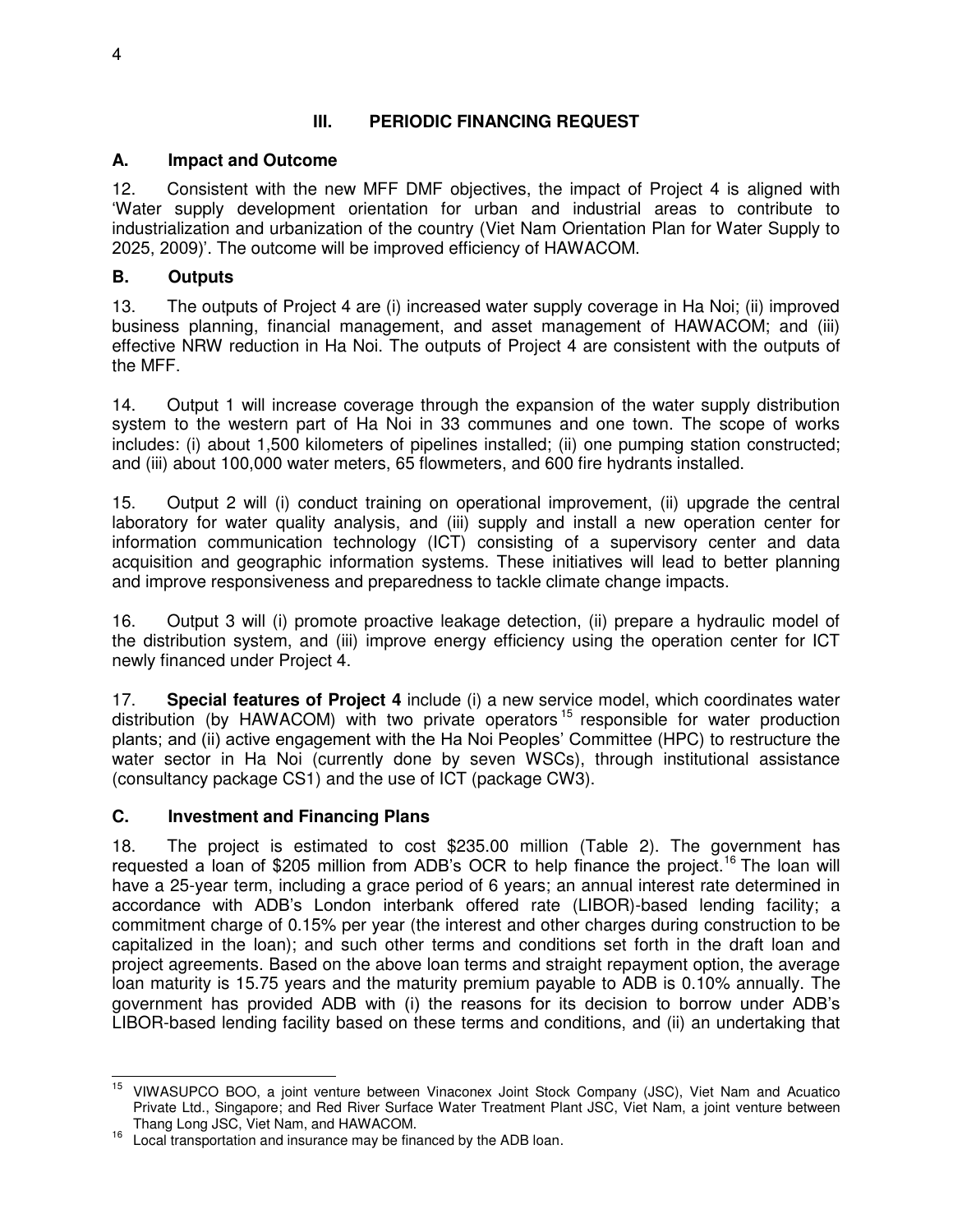these choices were its own independent decision and not made in reliance on any communication or advice from ADB.

**Table 2: Project Investment Plan (Project 4)** (\$ million)

| <b>Table 2: Project investment Plan (Project 4)</b> ( $\phi$ million) |                         |                                                      |                            |
|-----------------------------------------------------------------------|-------------------------|------------------------------------------------------|----------------------------|
| Item                                                                  |                         |                                                      | <b>Amount</b> <sup>a</sup> |
| А.                                                                    | Base Cost <sup>b</sup>  |                                                      |                            |
|                                                                       | 1.                      | Water supply expansion (Output 1)                    | 161.72                     |
|                                                                       | 2.                      | Operational improvement (outputs 2 & 3)              | 5.91                       |
|                                                                       | 3.                      | Land and resettlement                                | 0.25                       |
|                                                                       | 4.                      | Consulting services                                  | 18.85                      |
|                                                                       | 5.                      | Project management unit                              | 4.61                       |
|                                                                       |                         | Subtotal (A)                                         | 191.34                     |
| В.                                                                    |                         | Contingencies <sup>c</sup>                           |                            |
|                                                                       | 1.                      | Physical contingencies                               | 20.21                      |
|                                                                       | 2.                      | Price contingencies                                  | 6.74                       |
|                                                                       |                         | Subtotal (B)                                         | 26.95                      |
| C.                                                                    |                         | Financing Charges During Implementation <sup>®</sup> |                            |
|                                                                       | 1.                      | Interest during construction                         | 15.84                      |
|                                                                       | 2.                      | Commitment charges                                   | 0.87                       |
|                                                                       |                         | Subtotal (C)                                         | 16.71                      |
|                                                                       | Total (A+B+C)<br>235.00 |                                                      |                            |

a Includes taxes and duties of \$21.72 million financed from government resources through cash contribution.

<sup>b</sup> In mid-2015 prices.

<sup>c</sup> Physical contingencies computed at 10% for civil works and consulting services. Price contingencies computed at 0.95% on foreign exchange costs and 2.37% on local currency costs; it includes provision for potential exchange rate fluctuation under the assumption of a purchasing power parity exchange rate. The inflation factors used to estimate the price contingencies are 1.5% in 2016, 1.4% in 2017, 1.5% in 2018, 1.5% in 2019 and 1.5% in 2020 for international components, and 4.0% in 2016, 5.0% in 2017 and thereafter to 2020 for local components.

<sup>d</sup> Includes interest and commitment charges. Interest during construction for ADB loan(s) has been computed at the 5-year USD fixed swap rate plus a spread of 0.50% and a maturity premium of 0.10%. Commitment charges are 0.15% per year to be charged on the undisbursed loan amount.

Source: ADB Project Team.

19. The financing plan is in Table 3. The loan will be extended to the Government of Viet Nam and loan proceeds will be relent to HAWACOM, according to the terms and conditions for official development assistance in Decree 78/2010/ND-CP, through a subsidiary loan agreement, signed with the Ministry of Finance. The remaining cost, \$30.00 million equivalent, will be financed under counterpart funds to cover taxes and duties in full, commitment charges and safeguards costs in part, and project incremental costs. The physical contingencies are set at 10% of base costs. Interest and commitment charges will be capitalized under the loan.

| <b>Source</b>          | Amount<br>$($$ million) | <b>Share of</b><br>Total $(\%)$ |
|------------------------|-------------------------|---------------------------------|
| Asian Development Bank | 205.00                  | 87.00                           |
| Government             | 30.00                   | 13.00                           |
| Total                  | 235.00                  | 100.00                          |

Source: ADB Project Team.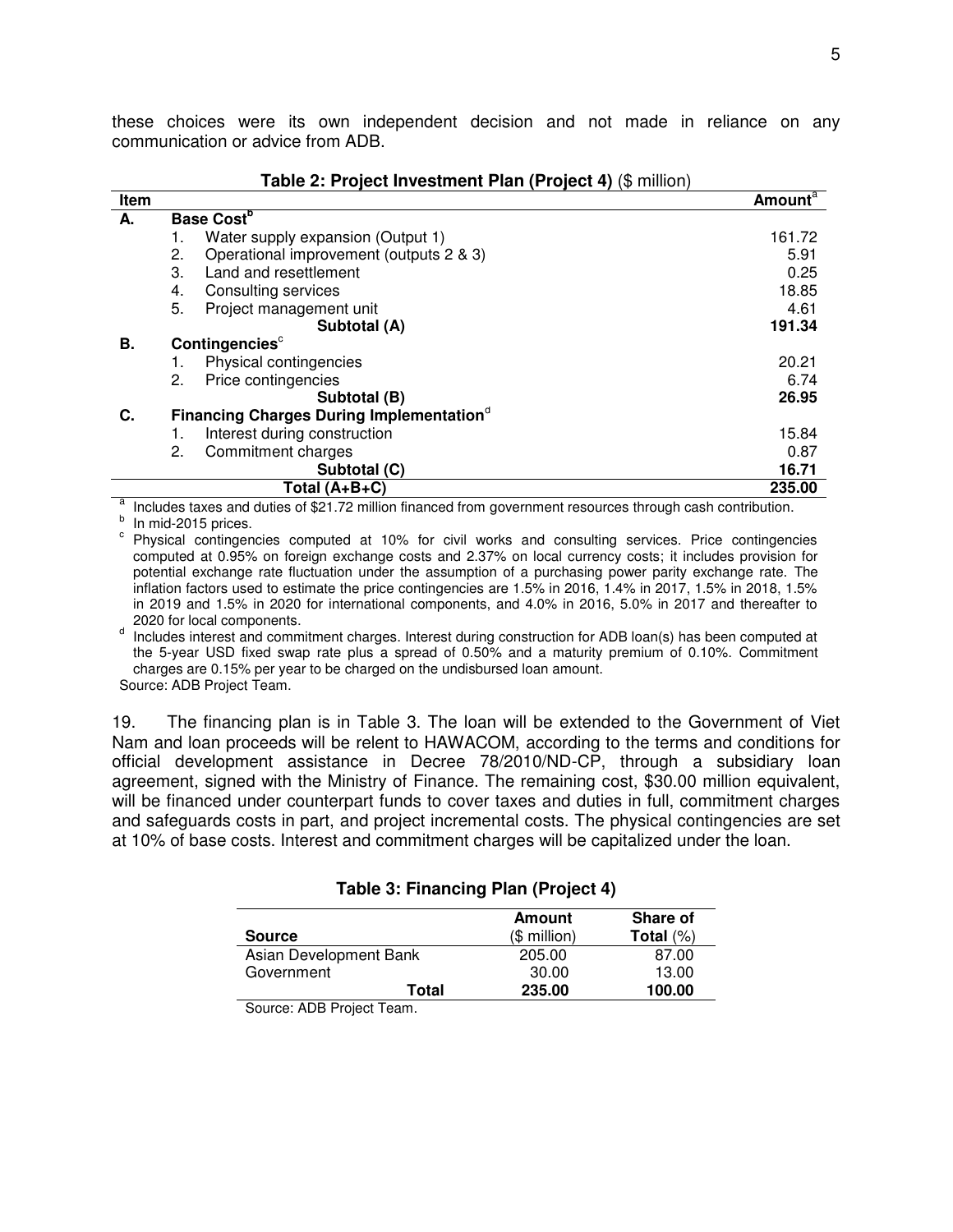#### **D. Implementation Arrangements**

20. The Foreign Economic Relations Department, MPI, is the coordinating agency for the overall MFF and Project 4. The coordinating agency is responsible for (i) short-listing future local governments and WSCs that want to access the MFF; submitting the list to ADB during its country programming mission; and updating this list, if needed, at its country programming confirmation mission; and (ii) preparing consolidated reports with the assistance of the WSCs.

21. Under Project 4, management is delegated to HAWACOM, as the project owner, and HPC, as the executing agency, as per Decree 38/2013/ND-CP. HAWACOM will set up a project management unit (PMU) within its organizational structure for project implementation, with at least 30% women staff. The implementation arrangements are summarized in Table 4 and described in detail in the project administration manual for Project 4 (Appendix 5).

| <b>Aspects</b>                | Arrangements                                                                        |                                                                         |                  |
|-------------------------------|-------------------------------------------------------------------------------------|-------------------------------------------------------------------------|------------------|
| Implementation period         | July 2016-December 2020                                                             |                                                                         |                  |
| Estimated completion date     | 31 December 2020 (loan closing date 30 June 2021)                                   |                                                                         |                  |
| Management                    |                                                                                     |                                                                         |                  |
| (i) Oversight body            | Ministry of Planning and Investment                                                 |                                                                         |                  |
| (Coordinating agency)         | Director General Foreign Economics Relation Department                              |                                                                         |                  |
| (ii) Project executing agency | Ha Noi Peoples' Committee (HPC)                                                     |                                                                         |                  |
| (iii) Key implementing        | Ha Noi Water One Member Limited Company (HAWACOM)                                   |                                                                         |                  |
| agency (project owner)        |                                                                                     |                                                                         |                  |
| Procurement                   | International competitive bidding                                                   | 4 contracts                                                             | \$168.73 million |
| Consulting services           | QCBS                                                                                | 1 contract                                                              | \$19.32 million  |
|                               | <b>LCS</b>                                                                          | contract                                                                | \$0.23 million   |
| Retroactive financing         | Up to \$20.5 million to finance civil works and consulting services incurred before |                                                                         |                  |
|                               | loan effectiveness, but not more than 12 months before loan agreement signing       |                                                                         |                  |
|                               | date.                                                                               |                                                                         |                  |
| <b>Disbursement</b>           | The loan proceeds will be disbursed following ADB's Loan Disbursement               |                                                                         |                  |
|                               |                                                                                     | Handbook (2015, as amended from time to time) and detailed arrangements |                  |
|                               | agreed upon between the government and ADB.                                         |                                                                         |                  |

#### **Table 4: Implementation Arrangements (Project 4)**

ADB = Asian Development Bank; LCS = least cost selection; QCBS = quality- and cost-based selection. All procurement of goods and works will be according to ADB's Procurement Guidelines (2015, as amended from time to time). All consulting services will be recruited according to ADB's Guidelines on the Use of Consultants (2013, as amended from time to time). Source: ADB Project Team.

**E. Project Readiness** 

22. As part of the feasibility study report, HAWACOM has completed the basic design for Project 4, which the Ministry of Construction reviewed. HPC approved the feasibility study report on 7 October 2015.

23. Implementation of previous projects has highlighted the need to incorporate advance action to fast-track implementation, authorized in Viet Nam only in 2013.<sup>17</sup> At loan fact finding, HAWACOM agreed to finance consulting services, under counterpart funding, for the detailed engineering design and preparation of bidding documents for package CW1. HAWACOM also initiated advance action in October 2015 to recruit the detailed engineering design and supervision consultant for package CS1. It is expected that 40% of the loan will be ready for bidding before loan effectiveness.

 $17$ <sup>17</sup> Decree 38/2013/ND-CP. *Management and Utilization of Official Development Assistance and Concessional Loans from Donors.* Viet Nam.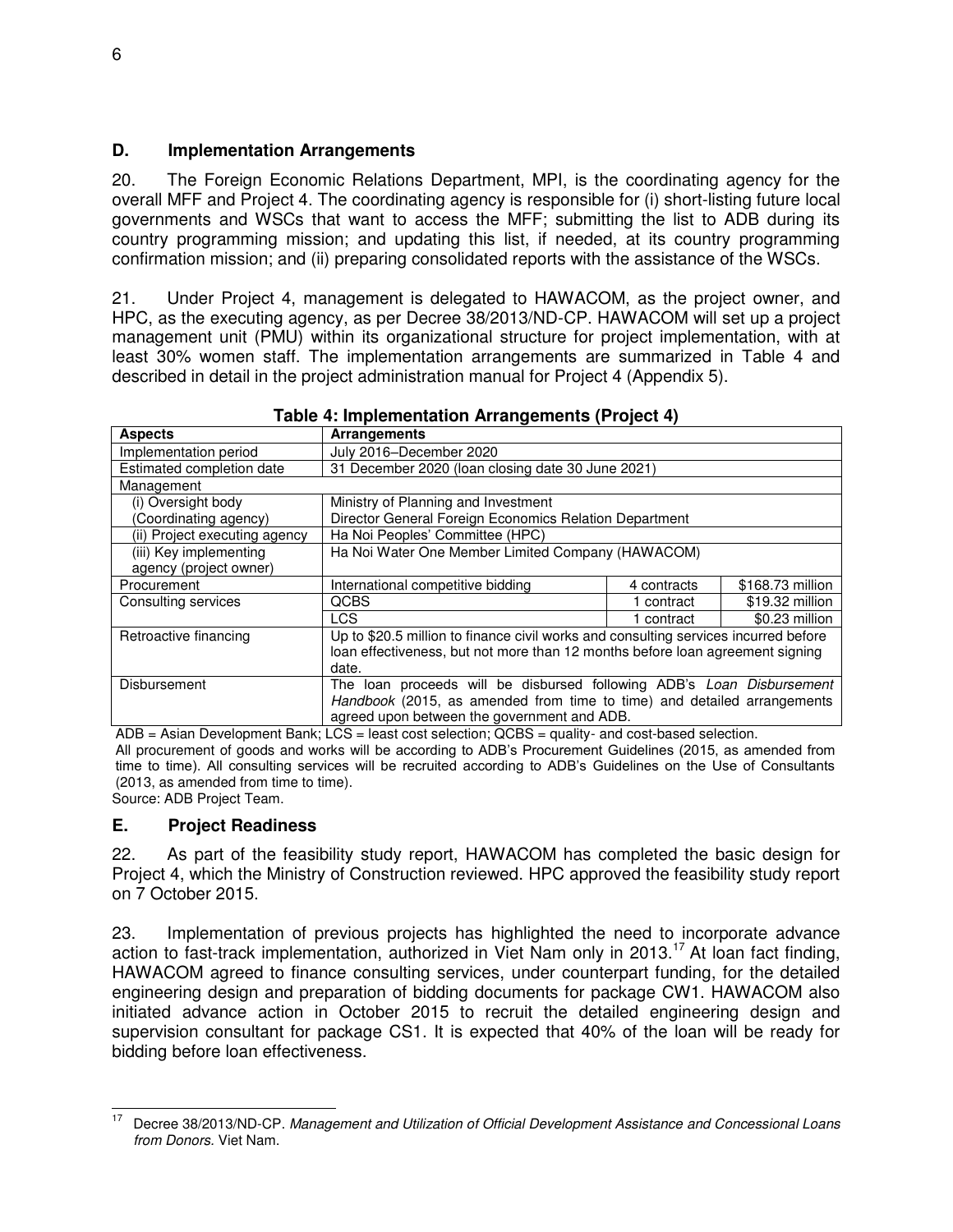### **F. Advance Contracting and Retroactive Financing**

24. In line with provisions in the FFA, advance contracting and retroactive financing of up to 10% of the proposed loan for eligible expenditures incurred before loan effectiveness, but not more than 12 months before the loan agreement signing date, is to be applied under Project 4. The government was advised that ADB's approval of the advance contracting and retroactive financing does not constitute a commitment to finance the ensuing project.

#### **IV. DUE DILIGENCE**

#### **A. Technical**

25. With support from TA 8357,<sup>18</sup> HAWACOM has agreed to implement a road map for operational improvements, focusing on the implementation of a water safety plan (which will be supported by the upgraded central laboratory facilities for water analysis), NRW reduction, and institutional strengthening of the water sector in Ha Noi (through consultancy inputs and ICT).

26. Small-diameter pipes (up to 300 mm) used in Project 4 will be made of high-density polyethylene, widely available in Viet Nam. Larger-diameter pipes (from 300 to 1,200 mm) would be ductile iron type, supplied from overseas. Two work contracts for pipe installation (packages CW1 and CW2) will be based on bills of quantities prepared during the detailed design; two other contracts (package CW3 for information technology and NRW reduction and package CW4 for the construction of the booster pumping station) will be based on engineering procurement construction, these all will follow ADB's standard bidding documents.

#### **B. Economic and Financial**

27. **Financial Analysis.** Project 4 is financially viable and sustainable based on the methodology for financial analysis prescribed under ADB's Operation Manual G2: Financial Management, Cost Estimates, Financial Analysis, and Financial Performance Indicators (2014). HPC carries the foreign exchange risk through a letter of guarantee to the Ministry of Finance, as part of the subsidiary loan agreement. The water tariffs approved in 2013 are sufficient to finance the project components and for HAWACOM to be cash-flow positive, build cash reserves, and phase out subsidies from HPC. As required under the FFA, HAWACOM will operate on a full-cost recovery basis after the 6-year grace period, and comply with the methodology for calculating the water tariff.<sup>19</sup> HAWACOM increases the water tariff, currently set at about \$0.40 per cubic meter, every 2 years. The financial internal rate of return (FIRR) is 6.8%, with a weighted average cost of capital of 1.54%. The sensitivity analyses were based on a 10% increase in capital; 10% increase in operation and maintenance (O&M) cost; 10% decrease in revenue; 10% increase in capital and O&M cost, with a 10% decrease in revenue; and a 2-year project delay, with a 20% increase in O&M cost. The FIRR remains robust and varies between 1.91% and 6.0%, when considering standard sensitivities. Advance action taken by HAWACOM to prepare about 40% of the loan for bidding before loan effectiveness is mitigating this risk.

28. **Economic Analysis.** On least-cost analysis, the economic internal rate of return (EIRR), conservatively calculated, is 15.4%, when compared with the economic opportunity cost of capital of 12%. This indicates that Project 4 is financially and economically viable. The EIRR is more sensitive to a decrease in economic benefits than to an increase in investment or O&M costs. If the investment or O&M cost is about 30% higher, or benefits are 15.8% lower than in

 $18\,$ <sup>18</sup> ADB. 2013. *Technical Assistance to Viet Nam for Improving the Performance of the Water Supply Sector.* Manila (TA8357-VIE).

 $19$  The methodology to calculate the water tariff is based on Intercircular 75/2012 (Ministry of Finance, Ministry of Construction, and Ministry of Agriculture and Rural Development).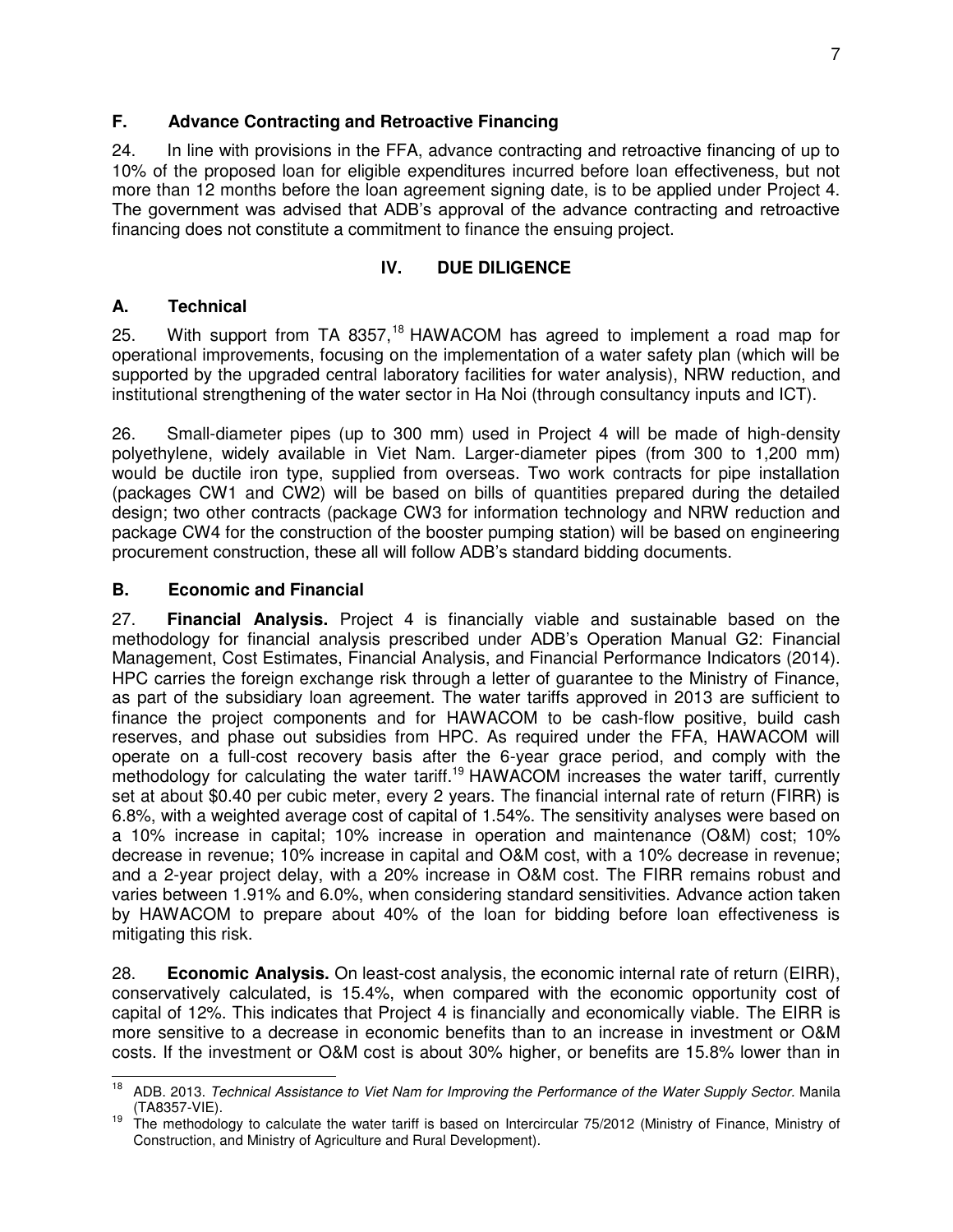the base case, the EIRR will fall below 12%. This is also the case if, simultaneously, costs are 10% higher and benefits 10% lower than expected.

29. Because of HAWACOM's improved financial sustainability, due to tariff increases in 2013 as a precondition for ADB to consider the project under the MFF, the private sector has renewed its interest in the water sector. This interest has resulted in (i) HPC's approval of a proposed water production plant on the Red River under direct investment; and (ii) the proposed doubling of production capacity by 2020 of a second water plant to be operated on a build-ownoperate basis.

# **C. Governance**

30. HAWACOM is equitized. As such, HAWACOM is managed autonomously and produces its own financial statements following Vietnamese accounting standards. There is no independent regulation; the regulatory function is performed by HPC, the executive branch of the local government, and the WSC owner, with oversight from the Peoples' Council (legislative branch). As a prerequisite for loan negotiations, HAWACOM has (i) presented a water tariff increase road map, and (ii) increased water tariffs in the past 2 years. A financial management assessment was undertaken as part of due diligence, confirming that project financial management arrangements are adequate. The PMU staff will be trained in procurement, disbursement, and safeguards under capacity development programs provided by ADB and the government.

31. ADB's Anticorruption Policy, 1998 (as amended to date), was explained to and discussed with the government, HPC, the executing agency, and HAWACOM, project owner during the loan fact-finding mission. The specific policy requirements and supplementary measures are described in the project administration manual (Appendix 4).

# **D. Poverty, Social, and Gender Dimensions**

32. A poverty, social, and gender assessment was conducted during project preparation to determine the socioeconomic characteristics, needs, and priorities to increase participation of project area beneficiaries and measures in order to mitigate potential risks or negative impacts to the population. A summary poverty reduction and social strategy, GAP, stakeholder communication strategy, and a participation plan were prepared. The project should have significant positive impacts by expanding safe and more reliable water service to new areas and substantially reducing water costs for households without access to piped water. The key poverty and socially inclusive design features of Project 4 include (i) a pro-poor water tariff structure comprising a subsidized "lifeline" quota that will be updated every 2 years; and (ii) free connections for every household.

33. Based on the gender analysis and proposed actions, Project 4 is a gender mainstreaming category II project—effective gender mainstreaming. A GAP was prepared to promote gender equality: (i) 30% female targets for new recruits in PMU staffing; (ii) 50% female staff training on water supply management and O&M; (iii) promotion of affordable and gendersensitive water tariff pricing policies through female representation in decision-making forums;<sup>21</sup> (iv) gender-inclusive monitoring, evaluation, and reporting with sex-disaggregated data in project performance management information systems; and (v) provision of a full-time national social development specialist in the PMU and one gender specialist to develop its capacity. The GAP is implemented through the supervision consultant and the PMU.

 $\overline{a}$ <sup>21</sup> Ha Noi Peoples Council, reviewing water tariff proposal, has a policy of at least 30% female representation.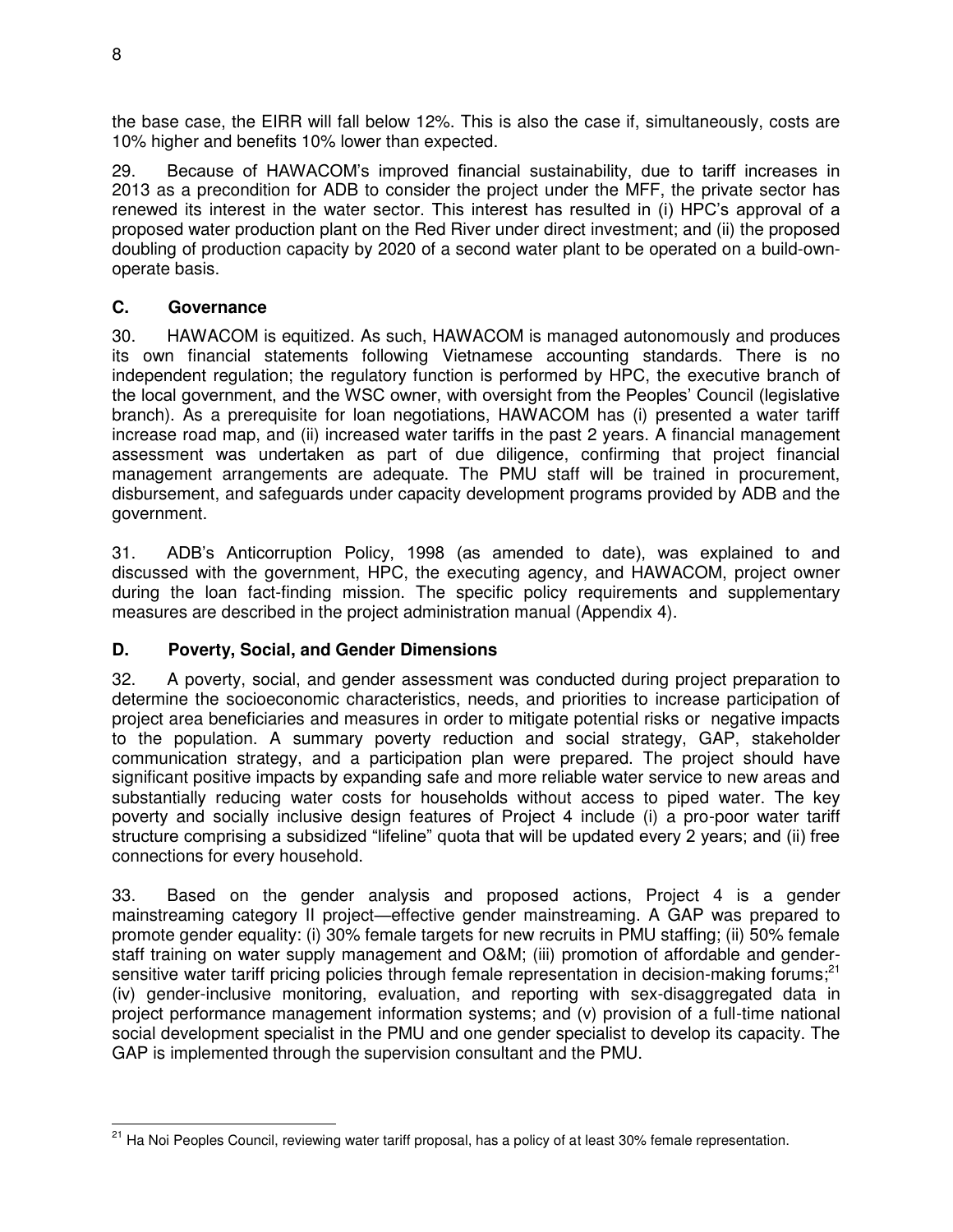### **E. Safeguards**

34. An environmental assessment review framework, involuntary resettlement framework, and indigenous peoples planning framework were approved under the MFF. Safeguard documents for Project 4 have been prepared according to government regulations and ADB's Safeguard Policy Statement (2009), and local communities and authorities have been consulted. All safeguard documents are endorsed by HAWACOM and disclosed on ADB's website. Hard copies are available at the district offices in the project area. A grievance redress mechanism has been developed under Project 4. The PMU has the capacity to implement the safeguards and will prepare semiannual monitoring reports to be submitted to ADB.

35. Project 4 is categorized B for environment, as environmental impacts are not irreversible and primarily relate to construction works. These would be mitigated through the EMP, covering design, construction, and operations phases. Climate resilience measures have been integrated into the project, primarily pertaining to site preparation. The final EMP will form part of the contract documents. An IEE report was prepared and will be updated in the detailed design.

36. An initial climate risk screening exercise assessed Project 4 as high risk for climate change impacts by 2050, due to the risk of flooding, landslides, and onshore category 1 storms and typhoons.<sup>22</sup> Climate change and natural hazard considerations have been incorporated into the IEE report, with specific measures recommended for integration at engineering design stages, whenever appropriate. The risk and type of flooding is dependent on local geographical factors, including proximity to the inland watercourses, topography, and the state of drainage infrastructures. Landslides are not an issue since the project area is flat.

37. Project 4 is categorized B for involuntary resettlement because the project is assessed to have limited involuntary resettlement impacts. The project will acquire permanently 5,459 square meters of land. Twenty-eight households (121 affected people) and one organization (Song Dong commune peoples committee building) will be affected. Fifteen households will be severely affected, with loss of more than 10% of their productive assets, and 13 households will be partially affected. All unanticipated impacts will be mitigated in accordance with the MFF resettlement framework. About 70 hectares of land along transmission pipelines will be acquired temporarily during construction. These temporary resettlement impacts will be included in the updated resettlement plan. The resettlement plan will be updated and disclosed after the detailed design and cleared by ADB prior to contract awards. Effective monitoring at all stages of project implementation will be ensured by submitting semiannual internal reports. All the costs for land acquisition and resettlement will be from counterpart funds.

38. Project 4 is categorized C for indigenous peoples. Due diligence confirmed that there are no ethnic minorities in the project area who may be considered indigenous peoples based on ADB's Safeguard Policy Statement.

## **F. Risks and Mitigating Measures**

39. Project 4 risks are assessed as moderate based on (i) high country risk; (ii) moderate implementation capacity risk; and (iii) low project risk, given low technical complexity. The project's integrated benefits are expected to outweigh costs. Major risks and mitigating measures include the lessons learned from previous tranches and are presented in Table 5 and described in detail in the updated risk assessment and risk management plan (Appendix 11).

 $\overline{a}$ <sup>22</sup> Under TA 8357 (footnote 18), grant funding, financed under MFF0054-VIE, is provided to assess the effects of climate change on all the participating cities, including Ha Noi, and to proof the design for climate change adaptation and mitigation.